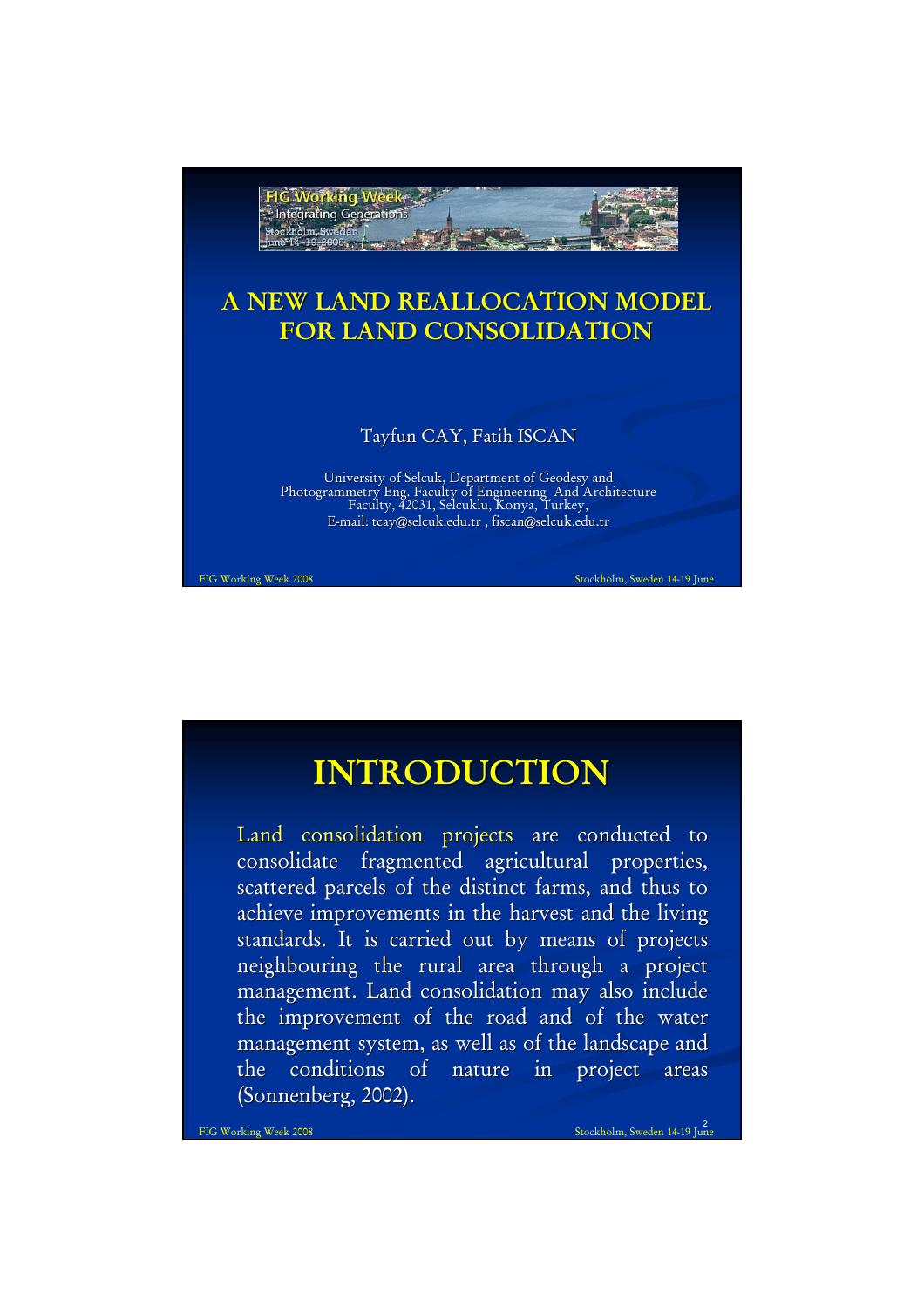It also includes the process of fragmented or scattered plots of farms. For this purpose, the land is divided into blocks by planning an optimal network for roads and channels and then the problem of reallocation is solved by answering to the question "how much land from which block is given to a farm?" In some of the land consolidation applicable country, the possible applications of operations research techniques are investigated.

3<br>FIG Working Week 2008 Stockholm, Sweden 14-19 June

However, land reallocation should be done by using modern methods, because of technological development and science. Fuzzy logic provides one of the most important modern methods that can be used for this purpose.

 $F$ IG Working Talkes fuzzy logic method. Stockholm, Sweden 14-19 June In the present study the fuzzy logic theory, which has been increasingly used day by day was investigated and the land reallocation phase of land consolidation, which does not have a definite mathematical model, was modeled by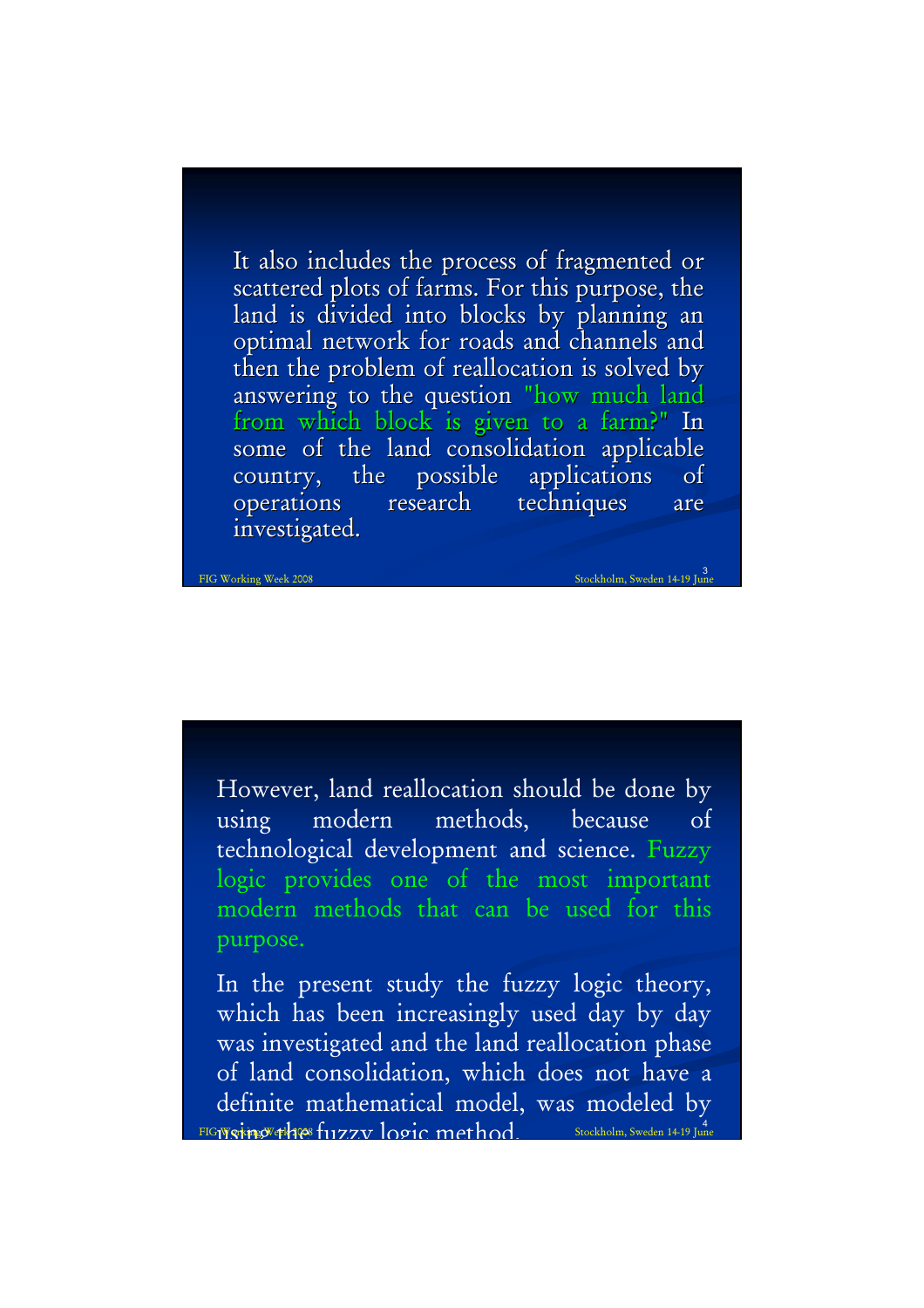## **FUZZY LOGIC APPROACH**

The origin of the fuzzy logic approach dates back to 1965 since Lotfi Zadeh's introduction of the fuzzy set theory and its applications. Since then the fuzzy logic concept has found a very wide range of applications in various domains like estimation, prediction, control, approximate reasoning, pattern recognition, medical computing, robotics, optimization and industrial engineering, etc ( Sen, 2004).

Fuzzy logic is a recognized instrument for modeling in many scientific and technical fields. There are also a lot of problems where fuzzy methods can be used to reach better solutions than classical models can do.

5 FIG Working Week 2008 Stockholm, Sweden 14-19 June

The basic elements of each fuzzy logic system are, as shown in Figure 1, rules,

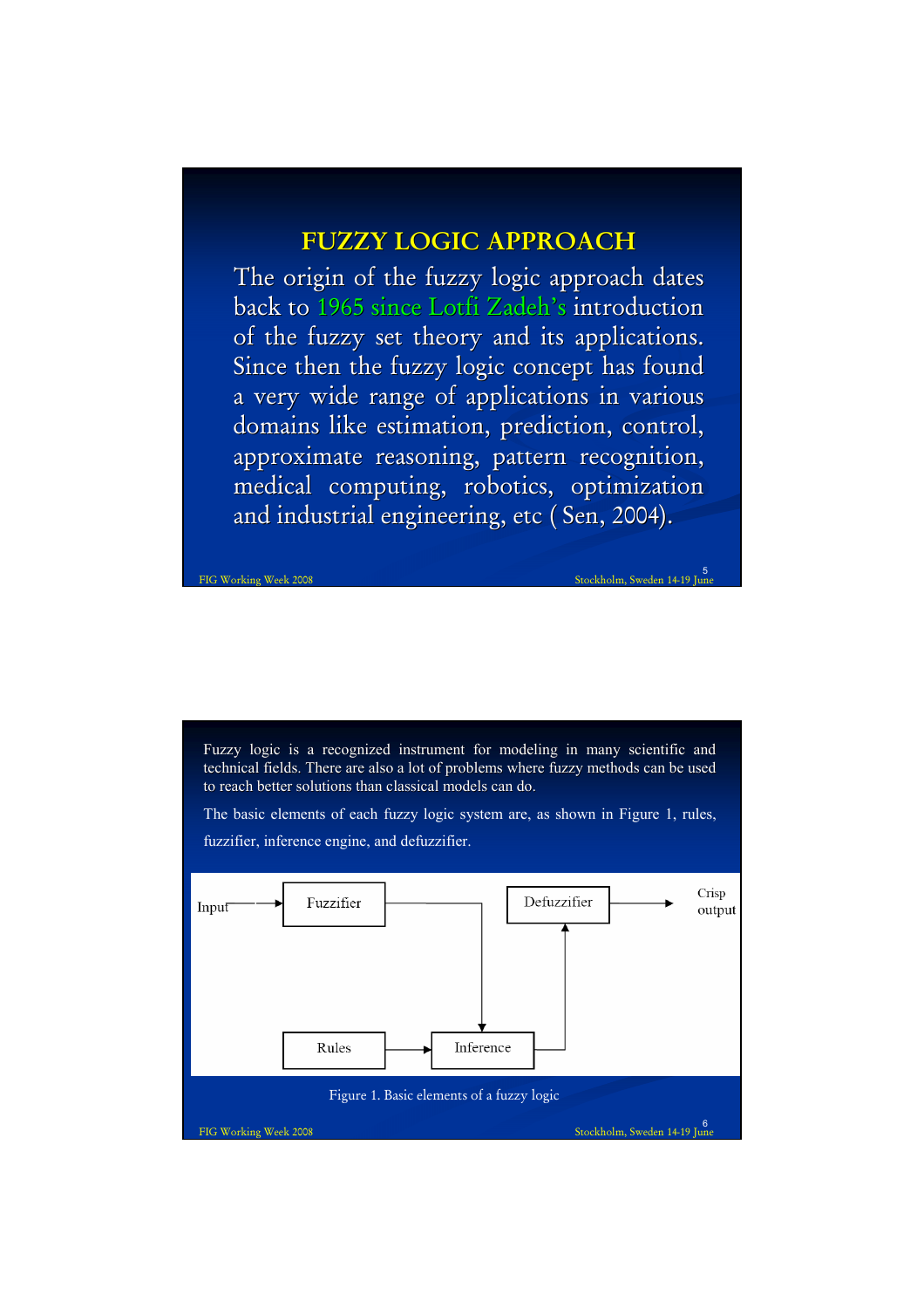### **MODELLING OF LAND REALLOCATION BY USING FUZZY LOGIC METHOD IN LAND CONSOLIDATION**

Land reallocation process is the most difficult and the most important step in land consolidation studies. For this reason, it has a highly complex structure. It is of great importance that farmers do not face unfair practices and policies and that they are given equivalent parcels when the land reallocation process is carried out. The satisfaction of farmers directly affects the success of land consolidation. For this reason, it is of great importance what the farmers pay attention to in land reallocation, because the input variables of the fuzzy logic model to be constructed should be determined according to the criteria of the farmers and the implementers.

7 FIG Working Week 2008 Stockholm, Sweden 14-19 June

#### **MODELLING OF LAND REALLOCATION BY USING FUZZY LOGIC METHOD IN LAND CONSOLIDATION**

The points which the farmers and implementers pay attention to in land reallocation in previous studies can be listed as below,

- $\blacksquare$  The place of the biggest parcel of land owned by the farmer,
- $\blacksquare$  The place of the parcel density owned by the farmer.
- $\blacksquare$  The place of the immovable facility owned by the farmer,
- The place of the second biggest parcel of land The place of the second biggest parcel of land owned by the farmer,

8 FIG Working Week 2008 Stockholm, Sweden 14-19 June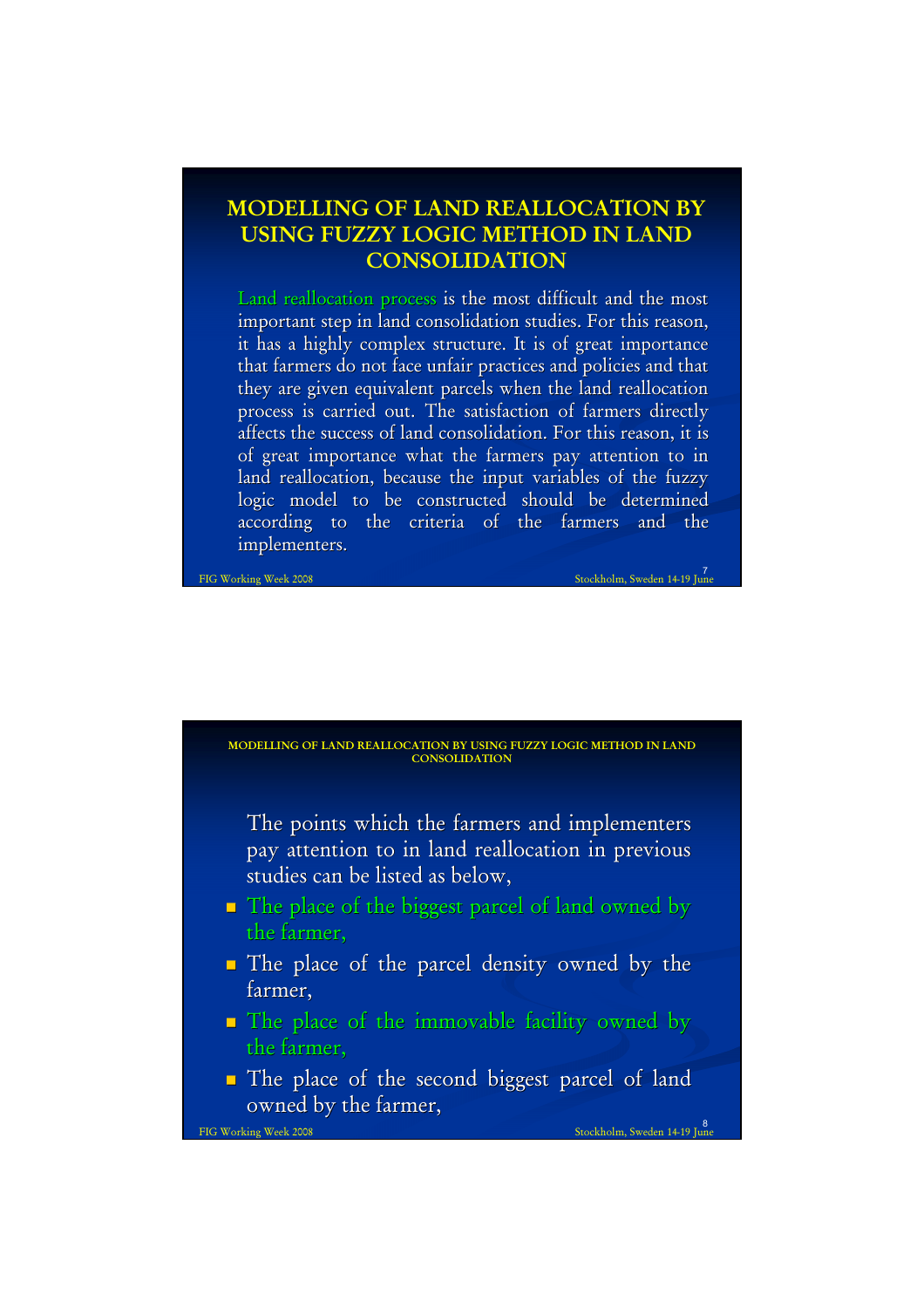**MODELLING OF LAND REALLOCATION BY USING FUZZY LOGIC METHOD IN LAND CONSOLIDATION**

9 These criteria constitute the input variables of the fuzzy logic system. However, as these criteria signify the location information, they should be represented in terms of angle and distance. That is, a criterion has to be represented as two different input variables. For this reason, there has to be  $4*2=8$  input variables. Similarly, as the output also has to represent a location, there has to be two outputs. However, in a system with eight inputs and two outputs, there may be thousands of rules depending on the number of membership functions.

### **MODELLING OF LAND REALLOCATION BY USING FUZZY LOGIC METHOD IN LAND**

FIG Working Week 2008 Stockholm, Sweden 14-19 June

 $\frac{1}{\text{FIG W}}$ o $\frac{1}{\text{D}}$ lock the land will be given.  $\frac{1}{\text{Stockholm, Sweden 14-19 June}}$ For this reason, it is possible to decrease the number of inputs in order to set up the system in an easy way. Therefore, the place of the biggest parcel can be taken as the first input variable, and the other three criteria can be taken as the second input variable, because the place of immovable facility, parcel density and the second biggest parcel of land owned by the farmer may not exist at the same time. Of these criteria, the one which exists can be taken as input. An input variable is also required in order to determine according to which criterion and from which **CONSOLIDATION**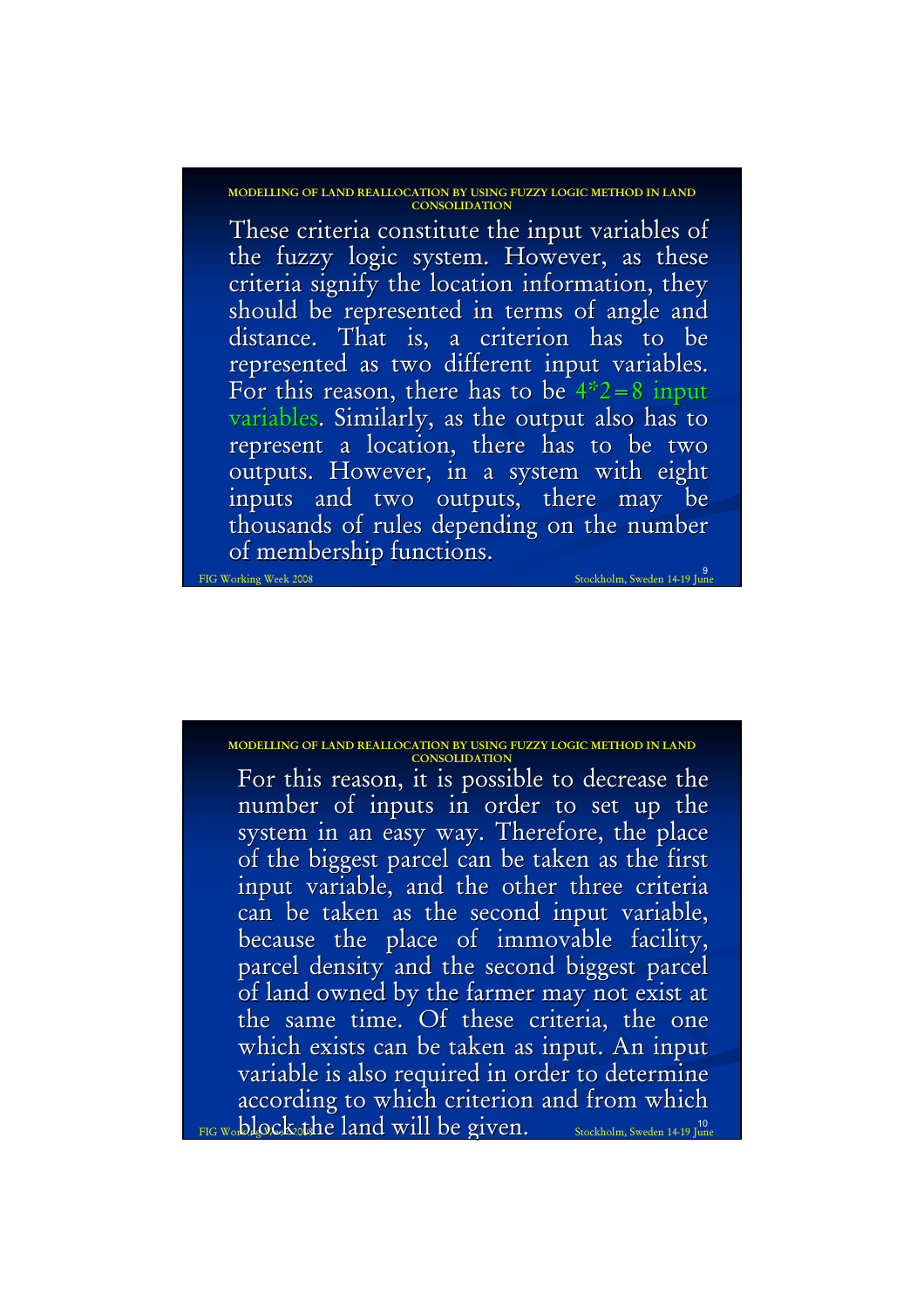**MODELLING OF LAND REALLOCATION BY USING FUZZY LOGIC METHOD IN LAND CONSOLIDATION**

Therefore, it should be taken into consideration if the parcel areas are smaller or bigger than one another. By this way, a five-input and two-output fuzzy system can be formed. As the input and output variables will be entered as polar coordinate values, a starting point should be determined. The smallest coordinate values of the project area should be taken for the starting point. The biggest coordinate values should be taken as the endpoint in order to determine the borders of the project area. That is, the project area should be surrounded by a tetragon (Figure 2). The general structure of the fuzzy logic model is as shown in Figure 3.

11<br>11 FIG Working Week 2008 Stockholm, Sweden 14-19 June

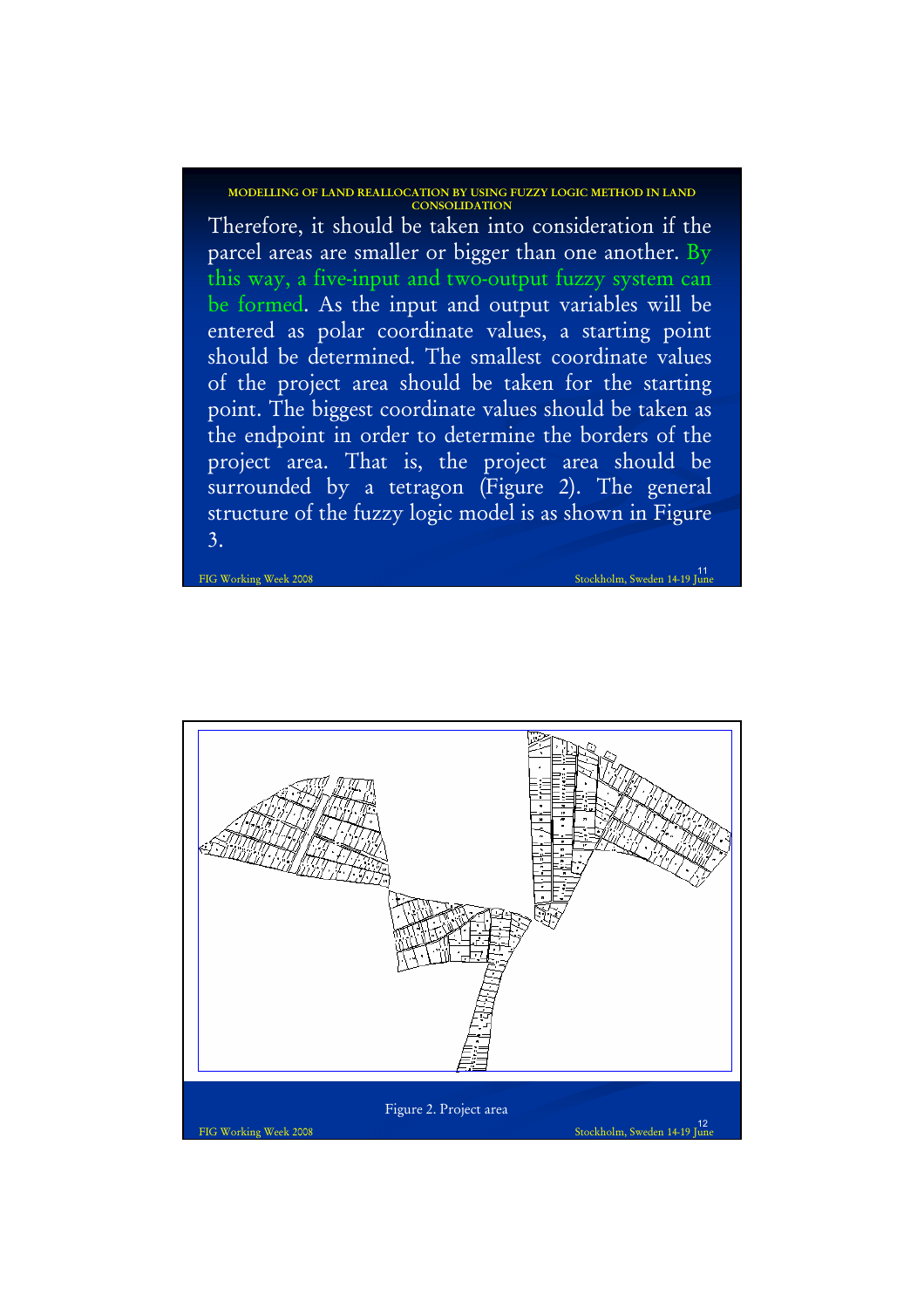

The membership functions and the ranges of the input and output variables should be the same, except for the 5<sup>th</sup> input. The reason for this is that the distance and the bearing angle will be the same for the project area. The range for the distance inputs should be taken as the distance from the starting point to the end point (diagonal length). It should not exceed 100 grades for the bearing angle. This constitutes the first step of the system.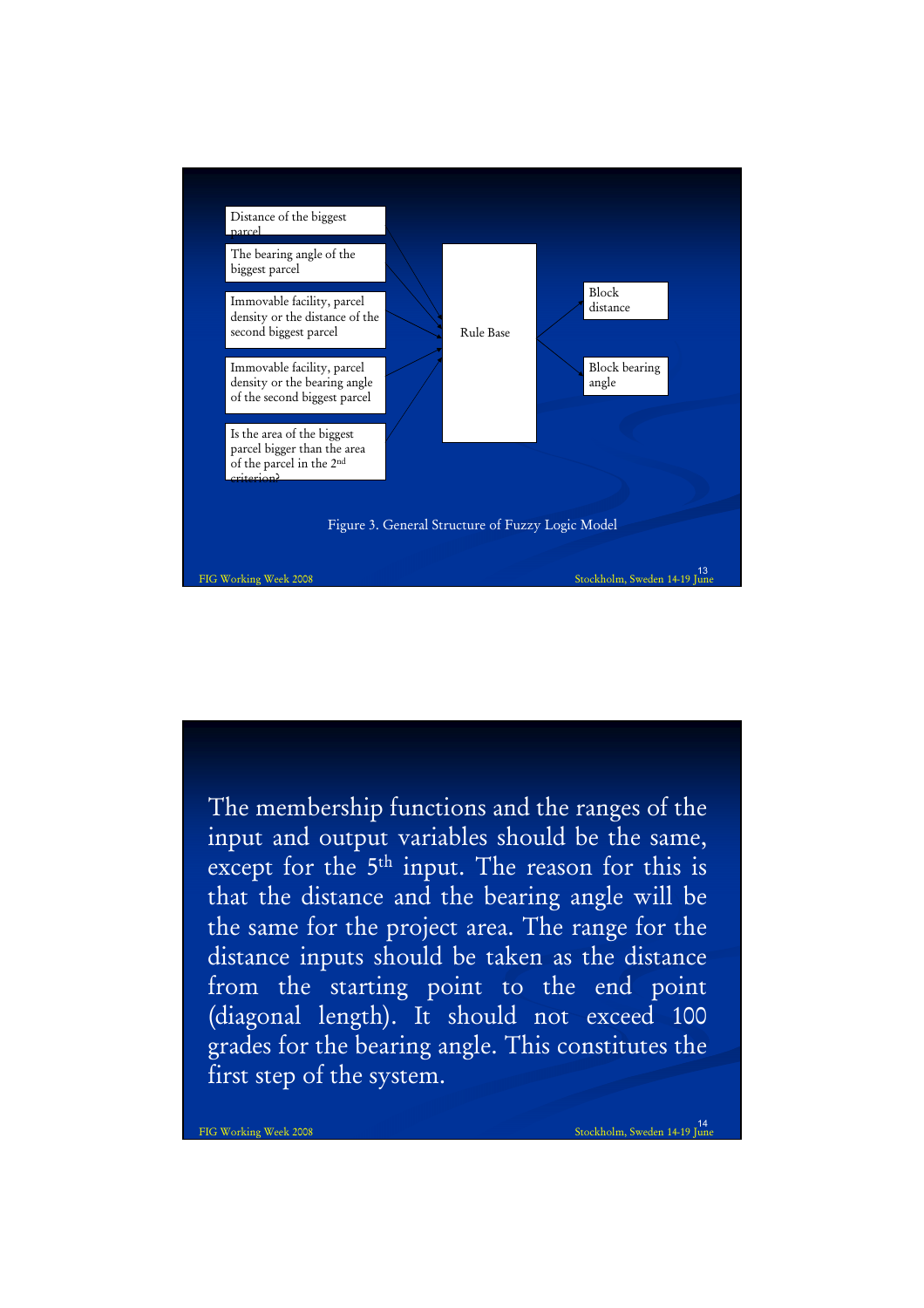It is not possible to solve the problem of land reallocation in land consolidation in a single step. The correct result can only be achieved in a number of steps. For this reason, the project area is divided into 4 zones. In the first step of the fuzzy system, land reallocation to these four regions is first performed (Figure 4).



16<br> Stockholm, Sweden 14-19 June As the result of the first land reallocation, it is determined which region each enterprise is located in. After this, we proceed to the second system. In this system, each enterprise is processed in the region where it is located. That is, it does not have a relation with other zones. The model is the same also in the second system. That is, each area is divided again into four zones. However, only the ranges in the distance inputs will change. The range equals to the half of the preceding range. In this way, the project area is divided into regions until it is correctly determined which enterprise will be given to which block. In other words, the clustering process is carried out. Land reallocation is implemented in an easier way with the clustering FIGIVE DECKS: 2008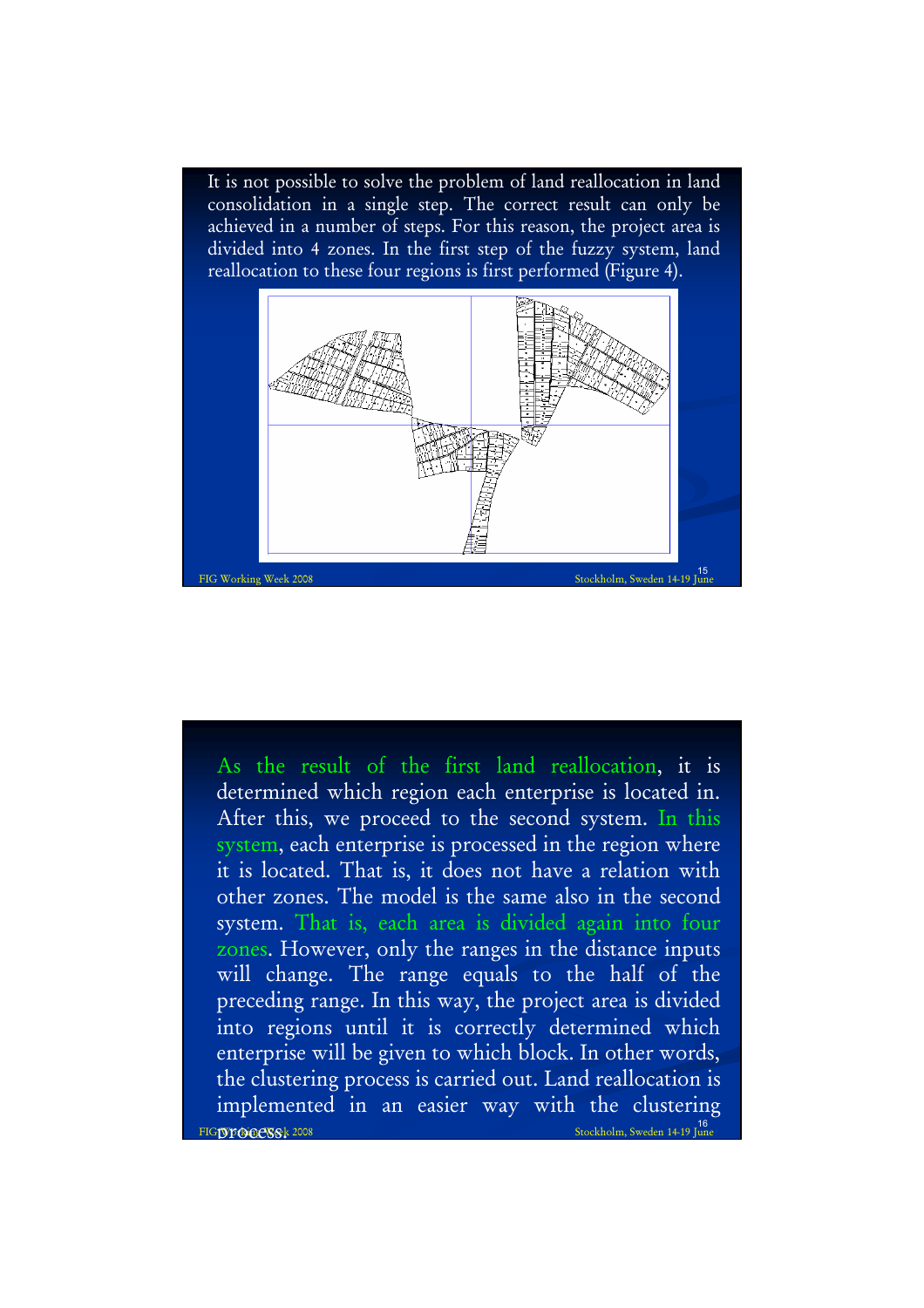

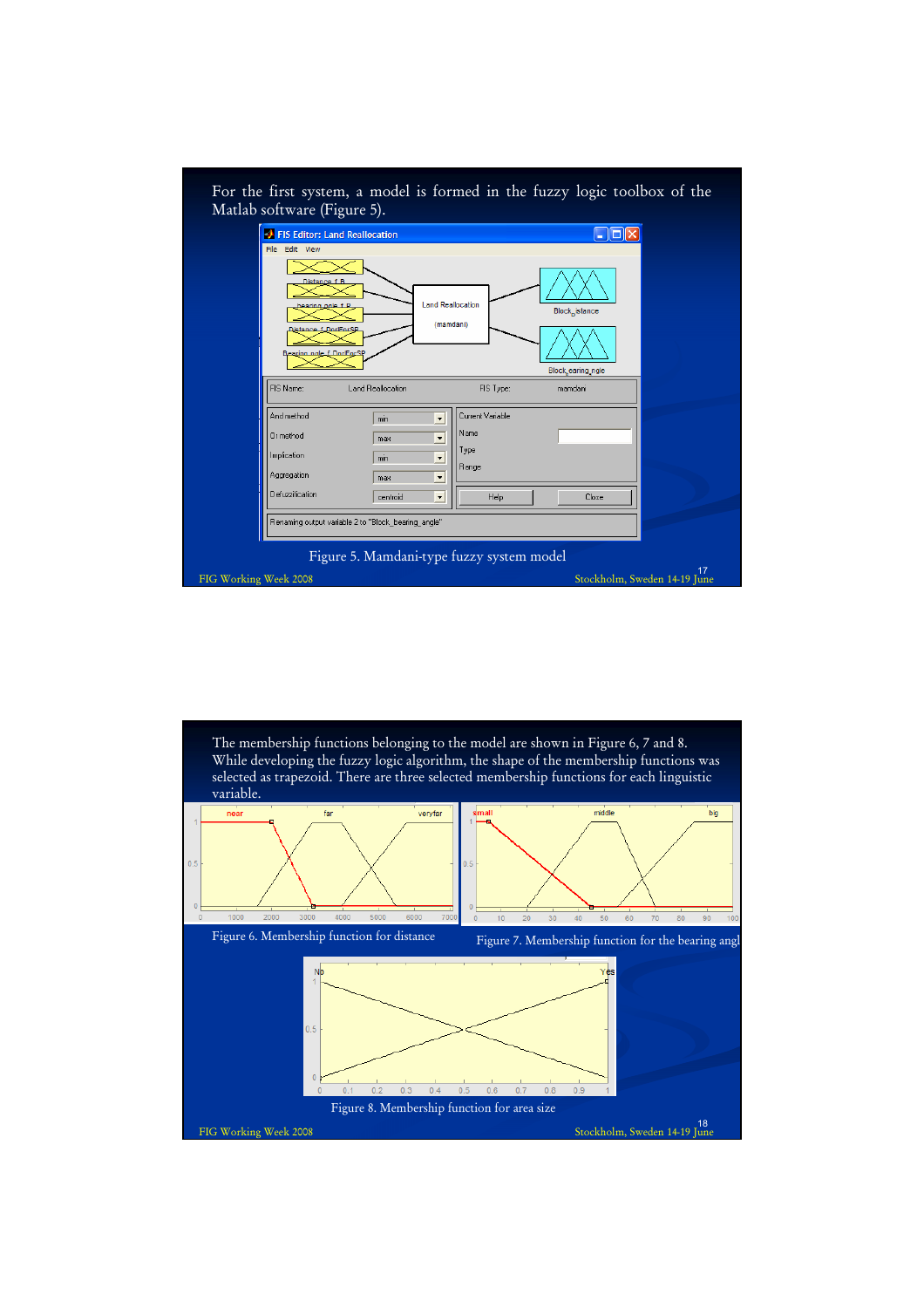The membership functions of the output variable are the same as that of the input variables. After the membership functions were formed, 164 rules were written for the first system in accordance with expert opinions (Figure 9). The centroid method is used



After the rules are written, each enterprise is included into this system. The region to which each enterprise will belong to is determined (Figure 10). Afterwards, we proceed to the second system. In the second system, the enterprises divided to the zones are reevaluated in the model existing in that zone. These processes are carried out until it is determined to which block the enterprise will be given.  $\Box$ olx Edit View Options  $\overline{\phantom{a}}$ =  $2.15e+003$  input2 =  $42$  input3 =  $3.27e+003$  input4 =  $35$ input5 = 1 output1 =  $3.54e+008$ utput2 =  $39.7$ Input [2150 42 3267 35 1] Plot points:  $\boxed{101}$ **Move** left right down  $up$ Opened system ilk4, 164 rules **Help** Close Figure 10. Evaluation of the Data 20 FIG Working Week 2008 Stockholm, Sweden 14-19 June